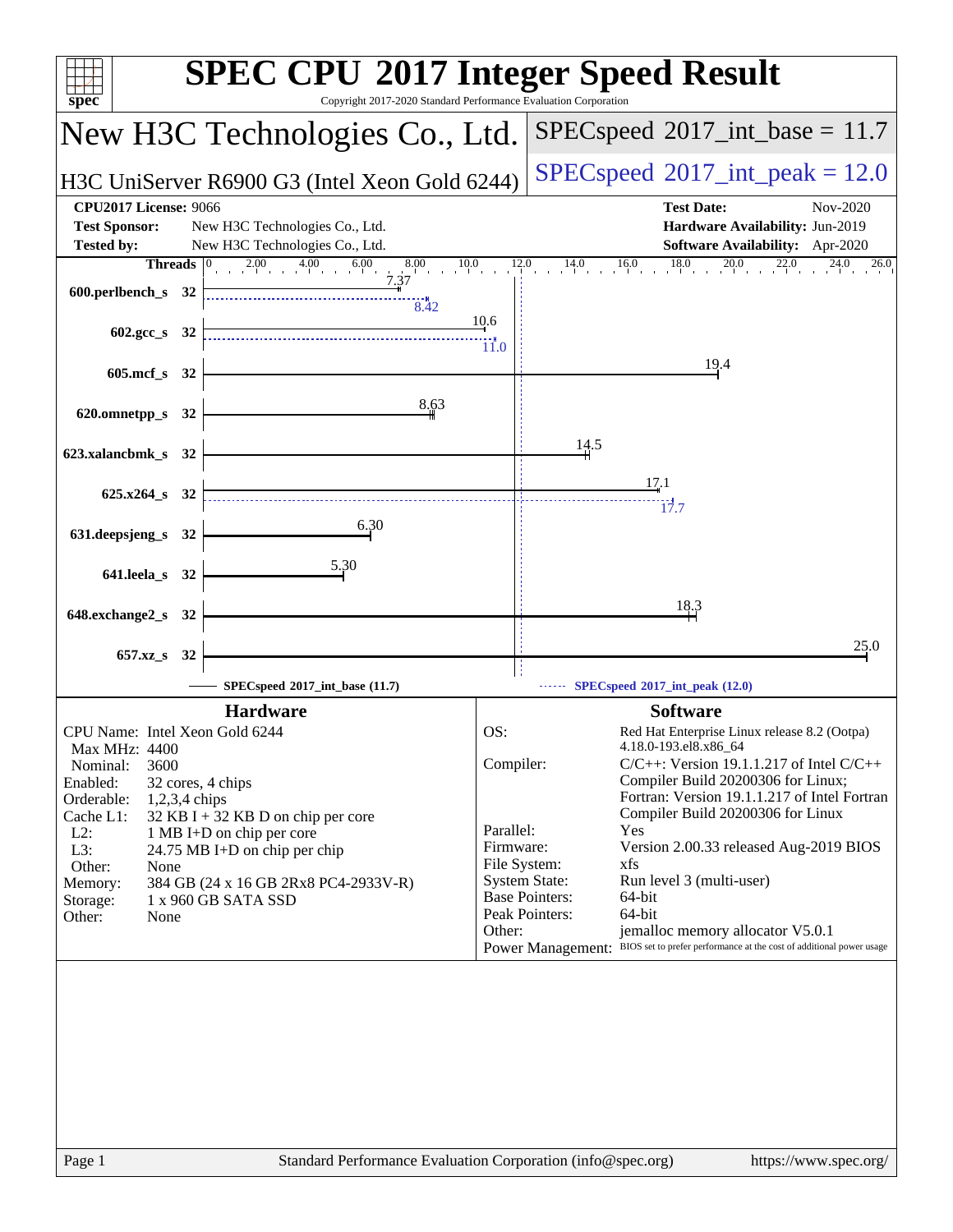

Copyright 2017-2020 Standard Performance Evaluation Corporation

# New H3C Technologies Co., Ltd.

H3C UniServer R6900 G3 (Intel Xeon Gold 6244) [SPECspeed](http://www.spec.org/auto/cpu2017/Docs/result-fields.html#SPECspeed2017intpeak)<sup>®</sup>[2017\\_int\\_peak = 1](http://www.spec.org/auto/cpu2017/Docs/result-fields.html#SPECspeed2017intpeak)2.0

 $SPECspeed^{\circ}2017\_int\_base = 11.7$  $SPECspeed^{\circ}2017\_int\_base = 11.7$ 

**[Test Sponsor:](http://www.spec.org/auto/cpu2017/Docs/result-fields.html#TestSponsor)** New H3C Technologies Co., Ltd. **[Hardware Availability:](http://www.spec.org/auto/cpu2017/Docs/result-fields.html#HardwareAvailability)** Jun-2019 **[Tested by:](http://www.spec.org/auto/cpu2017/Docs/result-fields.html#Testedby)** New H3C Technologies Co., Ltd. **[Software Availability:](http://www.spec.org/auto/cpu2017/Docs/result-fields.html#SoftwareAvailability)** Apr-2020

**[CPU2017 License:](http://www.spec.org/auto/cpu2017/Docs/result-fields.html#CPU2017License)** 9066 **[Test Date:](http://www.spec.org/auto/cpu2017/Docs/result-fields.html#TestDate)** Nov-2020

### **[Results Table](http://www.spec.org/auto/cpu2017/Docs/result-fields.html#ResultsTable)**

|                                     | <b>Base</b>    |                |       |                | <b>Peak</b> |                |       |                |                |              |                |              |                |              |
|-------------------------------------|----------------|----------------|-------|----------------|-------------|----------------|-------|----------------|----------------|--------------|----------------|--------------|----------------|--------------|
| <b>Benchmark</b>                    | <b>Threads</b> | <b>Seconds</b> | Ratio | <b>Seconds</b> | Ratio       | <b>Seconds</b> | Ratio | <b>Threads</b> | <b>Seconds</b> | <b>Ratio</b> | <b>Seconds</b> | <b>Ratio</b> | <b>Seconds</b> | <b>Ratio</b> |
| $600.$ perlbench $\mathsf{S}$       | 32             | 241            | 7.37  | 242            | 7.33        | 239            | 7.43  | 32             | 211            | 8.40         | 209            | 8.50         | 211            | 8.42         |
| $602.\text{gcc}\_\text{s}$          | 32             | 375            | 10.6  | 375            | 10.6        | 376            | 10.6  | 32             | 363            | 11.0         | 363            | <b>11.0</b>  | 361            | 11.0         |
| $605$ .mcf s                        | 32             | 243            | 19.4  | 243            | 19.4        | 244            | 19.4  | 32             | 243            | 19.4         | 243            | 19.4         | 244            | 19.4         |
| 620.omnetpp_s                       | 32             | 189            | 8.63  | 187            | 8.70        | 191            | 8.55  | 32             | 189            | 8.63         | 187            | 8.70         | 191            | 8.55         |
| 623.xalancbmk s                     | 32             | 97.4           | 14.5  | 97.2           | 14.6        | 98.4           | 14.4  | 32             | 97.4           | 14.5         | 97.2           | 14.6         | 98.4           | 14.4         |
| 625.x264 s                          | 32             | 103            | 17.1  | 103            | 17.1        | 103            | 17.2  | 32             | 99.7           | 17.7         | 99.5           | 17.7         | 99.8           | 17.7         |
| 631. deepsjeng_s                    | 32             | 227            | 6.30  | 228            | 6.29        | 227            | 6.30  | 32             | 227            | 6.30         | 228            | 6.29         | 227            | 6.30         |
| 641.leela s                         | 32             | 324            | 5.27  | 322            | 5.30        | 321            | 5.31  | 32             | 324            | 5.27         | 322            | 5.30         | 321            | 5.31         |
| 648.exchange2_s                     | 32             | 160            | 18.3  | 161            | 18.3        | 158            | 18.6  | 32             | <u>160</u>     | 18.3         | 161            | 18.3         | 158            | 18.6         |
| $657.xz$ <sub>_S</sub>              | 32             | 247            | 25.0  | 247            | 25.0        | 247            | 25.0  | 32             | 247            | 25.0         | 247            | 25.0         | 247            | 25.0         |
| $SPECspeed*2017$ int base =<br>11.7 |                |                |       |                |             |                |       |                |                |              |                |              |                |              |

**[SPECspeed](http://www.spec.org/auto/cpu2017/Docs/result-fields.html#SPECspeed2017intpeak)[2017\\_int\\_peak =](http://www.spec.org/auto/cpu2017/Docs/result-fields.html#SPECspeed2017intpeak) 12.0**

Results appear in the [order in which they were run.](http://www.spec.org/auto/cpu2017/Docs/result-fields.html#RunOrder) Bold underlined text [indicates a median measurement](http://www.spec.org/auto/cpu2017/Docs/result-fields.html#Median).

### **[Compiler Notes](http://www.spec.org/auto/cpu2017/Docs/result-fields.html#CompilerNotes)**

The inconsistent Compiler version information under Compiler Version section is due to a discrepancy in Intel Compiler. The correct version of C/C++ compiler is: Version 19.1.1.217 Build 20200306 Compiler for Linux The correct version of Fortran compiler is: Version 19.1.1.217 Build 20200306 Compiler for Linux

### **[Operating System Notes](http://www.spec.org/auto/cpu2017/Docs/result-fields.html#OperatingSystemNotes)**

Stack size set to unlimited using "ulimit -s unlimited"

#### **[Environment Variables Notes](http://www.spec.org/auto/cpu2017/Docs/result-fields.html#EnvironmentVariablesNotes)**

```
Environment variables set by runcpu before the start of the run:
KMP AFFINITY = "granularity=fine, scatter"
LD_LIBRARY_PATH = "/home/speccpu/lib/intel64:/home/speccpu/je5.0.1-64"
MALLOC_CONF = "retain:true"
OMP_STACKSIZE = "192M"
```
#### **[General Notes](http://www.spec.org/auto/cpu2017/Docs/result-fields.html#GeneralNotes)**

 Binaries compiled on a system with 1x Intel Core i9-7980XE CPU + 64GB RAM memory using Redhat Enterprise Linux 8.0 NA: The test sponsor attests, as of date of publication, that CVE-2017-5754 (Meltdown) is mitigated in the system as tested and documented. Yes: The test sponsor attests, as of date of publication, that CVE-2017-5753 (Spectre variant 1) is mitigated in the system as tested and documented. Yes: The test sponsor attests, as of date of publication, that CVE-2017-5715 (Spectre variant 2)

|        | $\blacksquare$                                              |                       |
|--------|-------------------------------------------------------------|-----------------------|
| Page 2 | Standard Performance Evaluation Corporation (info@spec.org) | https://www.spec.org/ |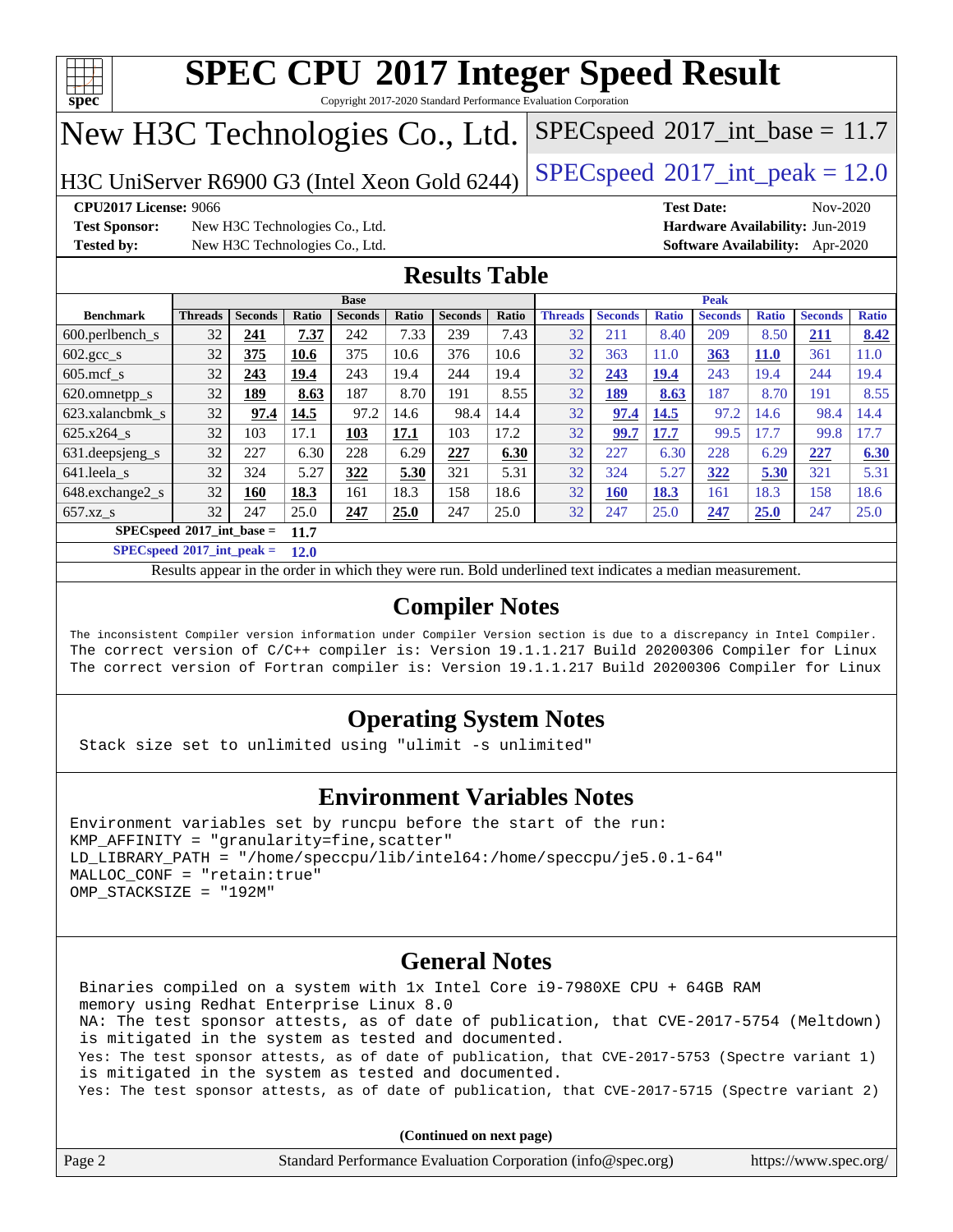

Copyright 2017-2020 Standard Performance Evaluation Corporation

## New H3C Technologies Co., Ltd.

H3C UniServer R6900 G3 (Intel Xeon Gold 6244) [SPECspeed](http://www.spec.org/auto/cpu2017/Docs/result-fields.html#SPECspeed2017intpeak)®[2017\\_int\\_peak = 1](http://www.spec.org/auto/cpu2017/Docs/result-fields.html#SPECspeed2017intpeak)2.0

 $SPECspeed^{\circ}2017\_int\_base = 11.7$  $SPECspeed^{\circ}2017\_int\_base = 11.7$ 

**[Test Sponsor:](http://www.spec.org/auto/cpu2017/Docs/result-fields.html#TestSponsor)** New H3C Technologies Co., Ltd. **[Hardware Availability:](http://www.spec.org/auto/cpu2017/Docs/result-fields.html#HardwareAvailability)** Jun-2019 **[Tested by:](http://www.spec.org/auto/cpu2017/Docs/result-fields.html#Testedby)** New H3C Technologies Co., Ltd. **[Software Availability:](http://www.spec.org/auto/cpu2017/Docs/result-fields.html#SoftwareAvailability)** Apr-2020

**[CPU2017 License:](http://www.spec.org/auto/cpu2017/Docs/result-fields.html#CPU2017License)** 9066 **[Test Date:](http://www.spec.org/auto/cpu2017/Docs/result-fields.html#TestDate)** Nov-2020

#### **[General Notes \(Continued\)](http://www.spec.org/auto/cpu2017/Docs/result-fields.html#GeneralNotes)**

 is mitigated in the system as tested and documented. Transparent Huge Pages enabled by default Prior to runcpu invocation Filesystem page cache synced and cleared with: sync; echo 3> /proc/sys/vm/drop\_caches jemalloc, a general purpose malloc implementation built with the RedHat Enterprise 7.5, and the system compiler gcc 4.8.5 sources available from jemalloc.net or <https://github.com/jemalloc/jemalloc/releases>

#### **[Platform Notes](http://www.spec.org/auto/cpu2017/Docs/result-fields.html#PlatformNotes)**

```
(info@spec.org)https://www.spec.org/
  BIOS Settings:
  Set Hyper Threading to Disabled
  Set Patrol Scrub to Disabled
  Set IMC Interleaving to 2-way Interleave
  Sysinfo program /home/speccpu/bin/sysinfo
  Rev: r6365 of 2019-08-21 295195f888a3d7edb1e6e46a485a0011
  running on localhost.localdomain Tue Nov 3 16:15:28 2020
  SUT (System Under Test) info as seen by some common utilities.
  For more information on this section, see
     https://www.spec.org/cpu2017/Docs/config.html#sysinfo
  From /proc/cpuinfo
     model name : Intel(R) Xeon(R) Gold 6244 CPU @ 3.60GHz
        4 "physical id"s (chips)
        32 "processors"
     cores, siblings (Caution: counting these is hw and system dependent. The following
     excerpts from /proc/cpuinfo might not be reliable. Use with caution.)
        cpu cores : 8
        siblings : 8
        physical 0: cores 1 2 9 17 19 20 26 27
        physical 1: cores 2 4 8 9 18 19 20 25
        physical 2: cores 2 4 9 18 19 20 24 25
        physical 3: cores 1 2 4 9 18 19 25 27
  From lscpu:
       Architecture: x86_64
       CPU op-mode(s): 32-bit, 64-bit
      Byte Order: Little Endian
      CPU(s): 32
       On-line CPU(s) list: 0-31
       Thread(s) per core: 1
       Core(s) per socket: 8
       Socket(s): 4
                                  (Continued on next page)
```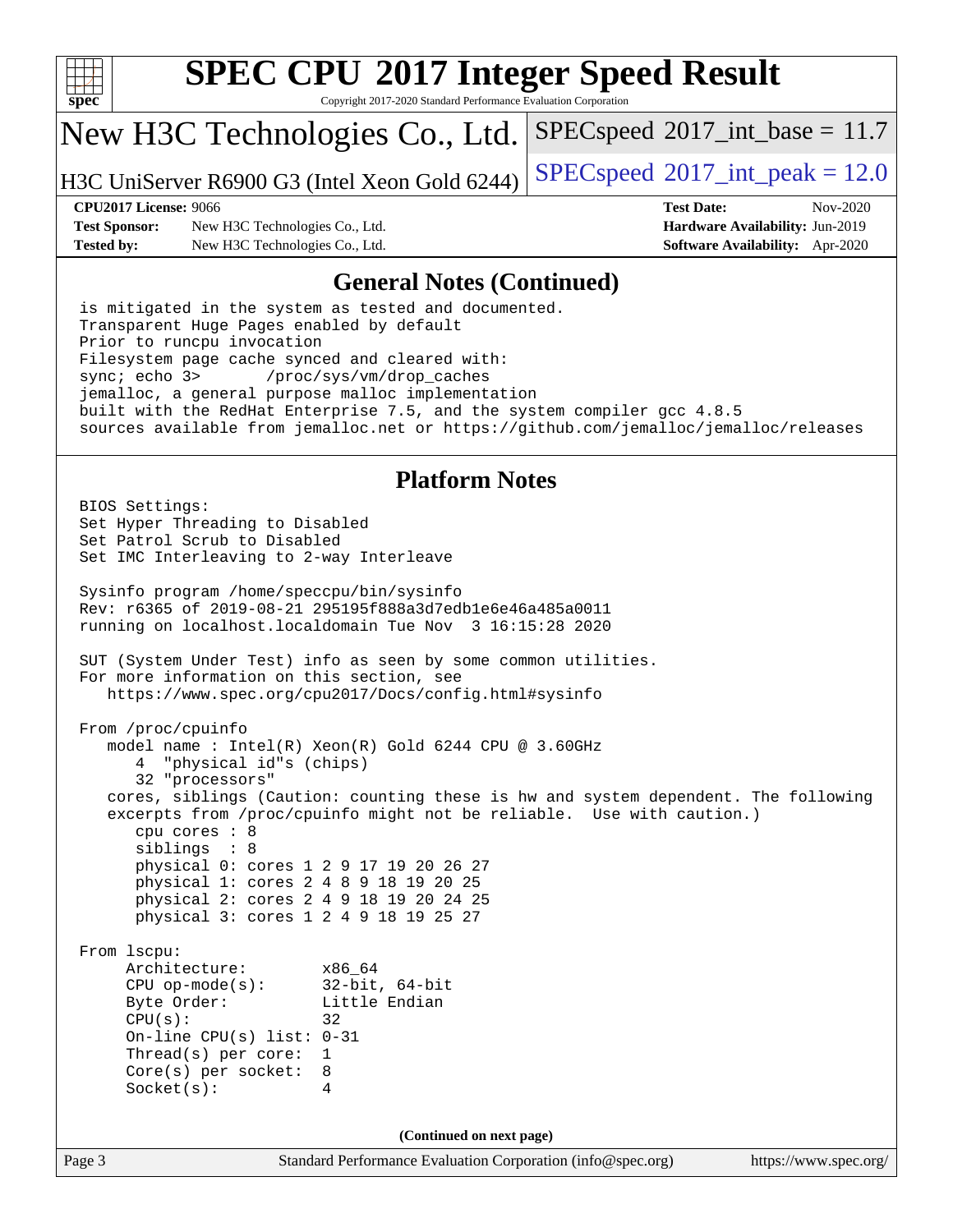

Copyright 2017-2020 Standard Performance Evaluation Corporation

# New H3C Technologies Co., Ltd.

H3C UniServer R6900 G3 (Intel Xeon Gold 6244) [SPECspeed](http://www.spec.org/auto/cpu2017/Docs/result-fields.html#SPECspeed2017intpeak)<sup>®</sup>[2017\\_int\\_peak = 1](http://www.spec.org/auto/cpu2017/Docs/result-fields.html#SPECspeed2017intpeak)2.0

 $SPECspeed^{\circ}2017\_int\_base = 11.7$  $SPECspeed^{\circ}2017\_int\_base = 11.7$ 

#### **[CPU2017 License:](http://www.spec.org/auto/cpu2017/Docs/result-fields.html#CPU2017License)** 9066 **[Test Date:](http://www.spec.org/auto/cpu2017/Docs/result-fields.html#TestDate)** Nov-2020

**[Test Sponsor:](http://www.spec.org/auto/cpu2017/Docs/result-fields.html#TestSponsor)** New H3C Technologies Co., Ltd. **[Hardware Availability:](http://www.spec.org/auto/cpu2017/Docs/result-fields.html#HardwareAvailability)** Jun-2019 **[Tested by:](http://www.spec.org/auto/cpu2017/Docs/result-fields.html#Testedby)** New H3C Technologies Co., Ltd. **[Software Availability:](http://www.spec.org/auto/cpu2017/Docs/result-fields.html#SoftwareAvailability)** Apr-2020

## **[Platform Notes \(Continued\)](http://www.spec.org/auto/cpu2017/Docs/result-fields.html#PlatformNotes)**

| NUMA $node(s):$        | 4                                                                                   |
|------------------------|-------------------------------------------------------------------------------------|
| Vendor ID:             | GenuineIntel                                                                        |
| $CPU$ family:          | 6                                                                                   |
| Model:                 | 85                                                                                  |
| Model name:            | $Intel(R)$ Xeon $(R)$ Gold 6244 CPU @ 3.60GHz                                       |
| Stepping:              | 6                                                                                   |
| CPU MHz:               | 2334.180                                                                            |
| $CPU$ max $MHz$ :      | 4400.0000                                                                           |
| CPU min MHz:           | 1200.0000                                                                           |
| BogoMIPS:              | 7200.00                                                                             |
| Virtualization:        | $VT - x$                                                                            |
| $L1d$ cache:           | 32K                                                                                 |
| Lli cache:             | 32K                                                                                 |
| $L2$ cache:            | 1024K                                                                               |
| $L3$ cache:            | 25344K                                                                              |
| NUMA $node0$ $CPU(s):$ | $0 - 7$                                                                             |
| NUMA $node1$ $CPU(s):$ | $8 - 15$                                                                            |
| NUMA $node2$ $CPU(s):$ | $16 - 23$                                                                           |
| NUMA $node3$ $CPU(s):$ | 24-31                                                                               |
| Flaqs:                 | fpu vme de pse tsc msr pae mce cx8 apic sep mtrr pge mca cmov                       |
|                        | pat pse36 clflush dts acpi mmx fxsr sse sse2 ss ht tm pbe syscall nx pdpe1qb rdtscp |
|                        | lm constant tsc art arch perfmon pebs bts rep good nopl xtopology nonstop tsc cpuid |

nx pdpe1gb rdtscp nonstop\_tsc cpuid aperfmperf pni pclmulqdq dtes64 monitor ds\_cpl vmx smx est tm2 ssse3 sdbg fma cx16 xtpr pdcm pcid dca sse4\_1 sse4\_2 x2apic movbe popcnt tsc\_deadline\_timer aes xsave avx f16c rdrand lahf\_lm abm 3dnowprefetch cpuid\_fault epb cat\_l3 cdp\_l3 invpcid\_single intel\_ppin ssbd mba ibrs ibpb stibp ibrs\_enhanced tpr\_shadow vnmi flexpriority ept vpid fsgsbase tsc\_adjust bmi1 hle avx2 smep bmi2 erms invpcid rtm cqm mpx rdt\_a avx512f avx512dq rdseed adx smap clflushopt clwb intel\_pt avx512cd avx512bw avx512vl xsaveopt xsavec xgetbv1 xsaves cqm\_llc cqm\_occup\_llc cqm\_mbm\_total cqm\_mbm\_local dtherm ida arat pln pts hwp hwp\_act\_window hwp\_epp hwp\_pkg\_req pku ospke avx512\_vnni md\_clear flush\_l1d arch\_capabilities

 /proc/cpuinfo cache data cache size : 25344 KB

 From numactl --hardware WARNING: a numactl 'node' might or might not correspond to a physical chip. available: 4 nodes (0-3) node 0 cpus: 0 1 2 3 4 5 6 7 node 0 size: 95072 MB node 0 free: 94639 MB node 1 cpus: 8 9 10 11 12 13 14 15 node 1 size: 96765 MB node 1 free: 96477 MB node 2 cpus: 16 17 18 19 20 21 22 23 node 2 size: 96765 MB node 2 free: 96516 MB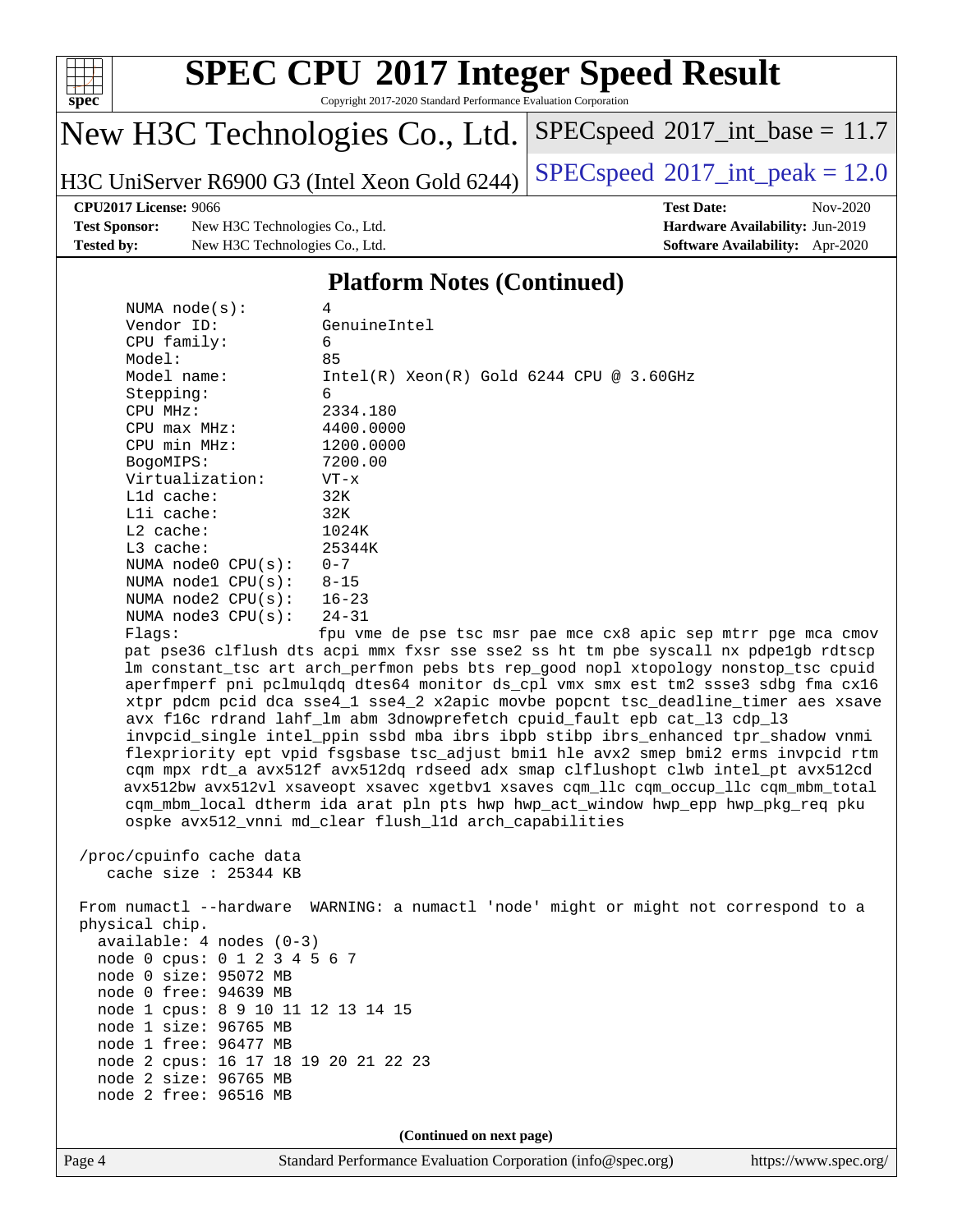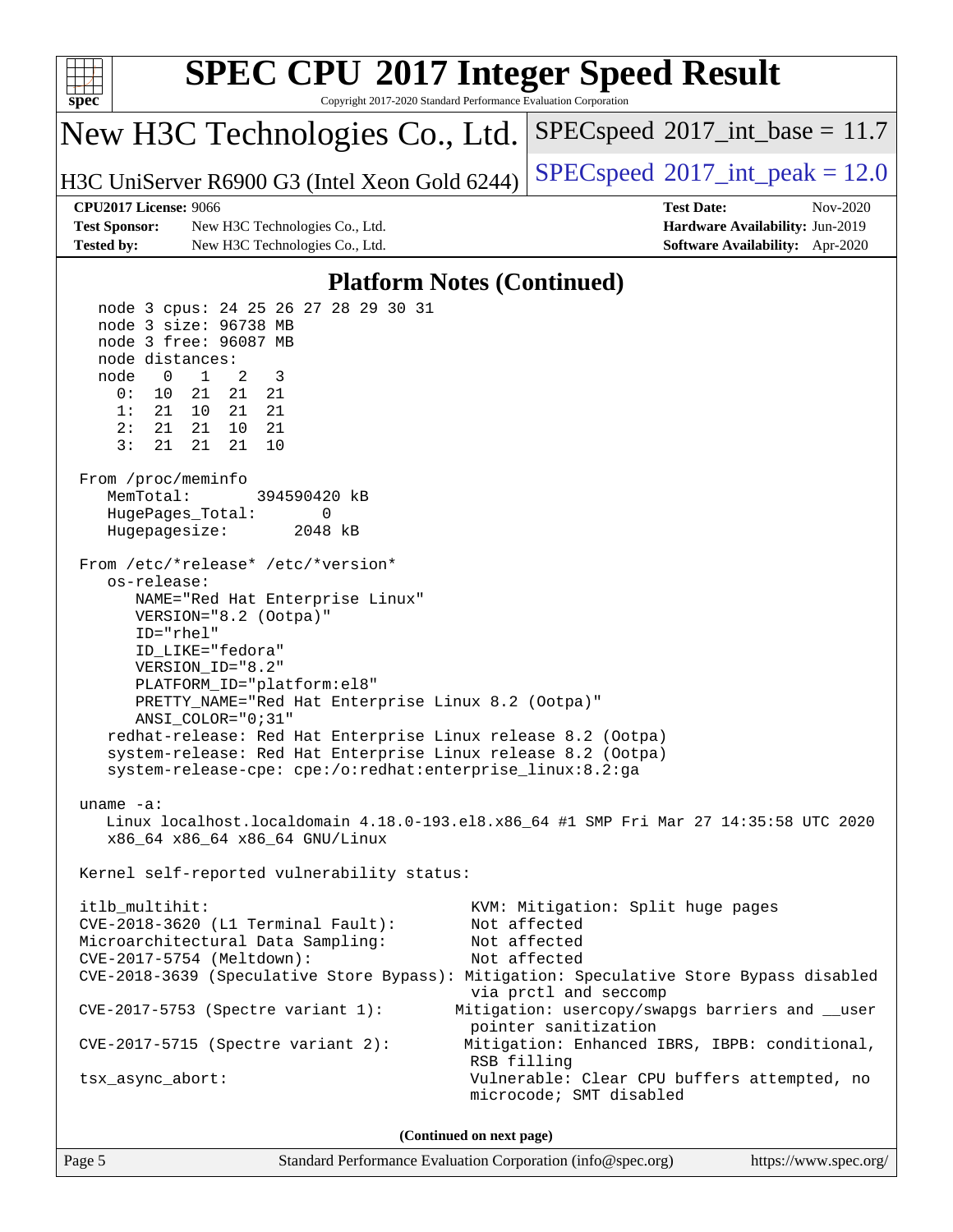| spec                                                                                                                                                                                                                                                                                                                                                                                                                                                                      | <b>SPEC CPU®2017 Integer Speed Result</b><br>Copyright 2017-2020 Standard Performance Evaluation Corporation                                                                                                                  |                                                                                                     |  |  |  |  |  |
|---------------------------------------------------------------------------------------------------------------------------------------------------------------------------------------------------------------------------------------------------------------------------------------------------------------------------------------------------------------------------------------------------------------------------------------------------------------------------|-------------------------------------------------------------------------------------------------------------------------------------------------------------------------------------------------------------------------------|-----------------------------------------------------------------------------------------------------|--|--|--|--|--|
|                                                                                                                                                                                                                                                                                                                                                                                                                                                                           | New H3C Technologies Co., Ltd.                                                                                                                                                                                                | $SPEC speed^{\circ}2017\_int\_base = 11.7$                                                          |  |  |  |  |  |
|                                                                                                                                                                                                                                                                                                                                                                                                                                                                           | H3C UniServer R6900 G3 (Intel Xeon Gold 6244)                                                                                                                                                                                 | $SPEC speed^{\circ}2017\_int\_peak = 12.0$                                                          |  |  |  |  |  |
| <b>CPU2017 License: 9066</b><br><b>Test Sponsor:</b><br><b>Tested by:</b>                                                                                                                                                                                                                                                                                                                                                                                                 | New H3C Technologies Co., Ltd.<br>New H3C Technologies Co., Ltd.                                                                                                                                                              | <b>Test Date:</b><br>Nov-2020<br>Hardware Availability: Jun-2019<br>Software Availability: Apr-2020 |  |  |  |  |  |
|                                                                                                                                                                                                                                                                                                                                                                                                                                                                           | <b>Platform Notes (Continued)</b>                                                                                                                                                                                             |                                                                                                     |  |  |  |  |  |
|                                                                                                                                                                                                                                                                                                                                                                                                                                                                           | run-level $3$ Nov $3$ 16:11                                                                                                                                                                                                   |                                                                                                     |  |  |  |  |  |
|                                                                                                                                                                                                                                                                                                                                                                                                                                                                           | SPEC is set to: /home/speccpu<br>Size Used Avail Use% Mounted on<br>Filesystem<br>Type<br>/dev/mapper/rhel-home xfs<br>839G 141G 698G 17% / home                                                                              |                                                                                                     |  |  |  |  |  |
|                                                                                                                                                                                                                                                                                                                                                                                                                                                                           | From /sys/devices/virtual/dmi/id<br>BIOS:<br>American Megatrends Inc. 2.00.33 08/22/2019<br>Vendor: New H3C Technologies Co., Ltd.<br>Product: H3C UniServer R6900 G3<br>Product Family: Rack<br>Serial: 210235A3T0H204000004 |                                                                                                     |  |  |  |  |  |
| Additional information from dmidecode follows. WARNING: Use caution when you interpret<br>this section. The 'dmidecode' program reads system data which is "intended to allow<br>hardware to be accurately determined", but the intent may not be met, as there are<br>frequent changes to hardware, firmware, and the "DMTF SMBIOS" standard.<br>Memory:<br>24x Micron 18ASF2G72PDZ-2G9E1 16 GB 2 rank 2933<br>24x NO DIMM NO DIMM<br>(End of data from sysinfo program) |                                                                                                                                                                                                                               |                                                                                                     |  |  |  |  |  |
| <b>Compiler Version Notes</b>                                                                                                                                                                                                                                                                                                                                                                                                                                             |                                                                                                                                                                                                                               |                                                                                                     |  |  |  |  |  |
| C                                                                                                                                                                                                                                                                                                                                                                                                                                                                         | 600.perlbench_s(base) 602.gcc_s(base, peak) 605.mcf_s(base, peak)<br>625.x264_s(base, peak) 657.xz_s(base, peak)                                                                                                              |                                                                                                     |  |  |  |  |  |
| Intel(R) C Compiler for applications running on $Intel(R) 64$ , Version 2021.1<br>NextGen Build 20200304                                                                                                                                                                                                                                                                                                                                                                  |                                                                                                                                                                                                                               |                                                                                                     |  |  |  |  |  |
| Copyright (C) 1985-2020 Intel Corporation. All rights reserved.                                                                                                                                                                                                                                                                                                                                                                                                           |                                                                                                                                                                                                                               |                                                                                                     |  |  |  |  |  |
| 600.perlbench_s(peak)<br>C.                                                                                                                                                                                                                                                                                                                                                                                                                                               |                                                                                                                                                                                                                               |                                                                                                     |  |  |  |  |  |
| Intel(R) C Intel(R) 64 Compiler for applications running on Intel(R) 64,<br>Version 19.1.1.217 Build 20200306<br>Copyright (C) 1985-2020 Intel Corporation. All rights reserved.<br>------------------                                                                                                                                                                                                                                                                    |                                                                                                                                                                                                                               |                                                                                                     |  |  |  |  |  |
| C                                                                                                                                                                                                                                                                                                                                                                                                                                                                         | 600.perlbench_s(base) 602.gcc_s(base, peak) 605.mcf_s(base, peak)<br>625.x264_s(base, peak) 657.xz_s(base, peak)                                                                                                              |                                                                                                     |  |  |  |  |  |
|                                                                                                                                                                                                                                                                                                                                                                                                                                                                           | (Continued on next page)                                                                                                                                                                                                      |                                                                                                     |  |  |  |  |  |
| Page 6                                                                                                                                                                                                                                                                                                                                                                                                                                                                    | Standard Performance Evaluation Corporation (info@spec.org)                                                                                                                                                                   | https://www.spec.org/                                                                               |  |  |  |  |  |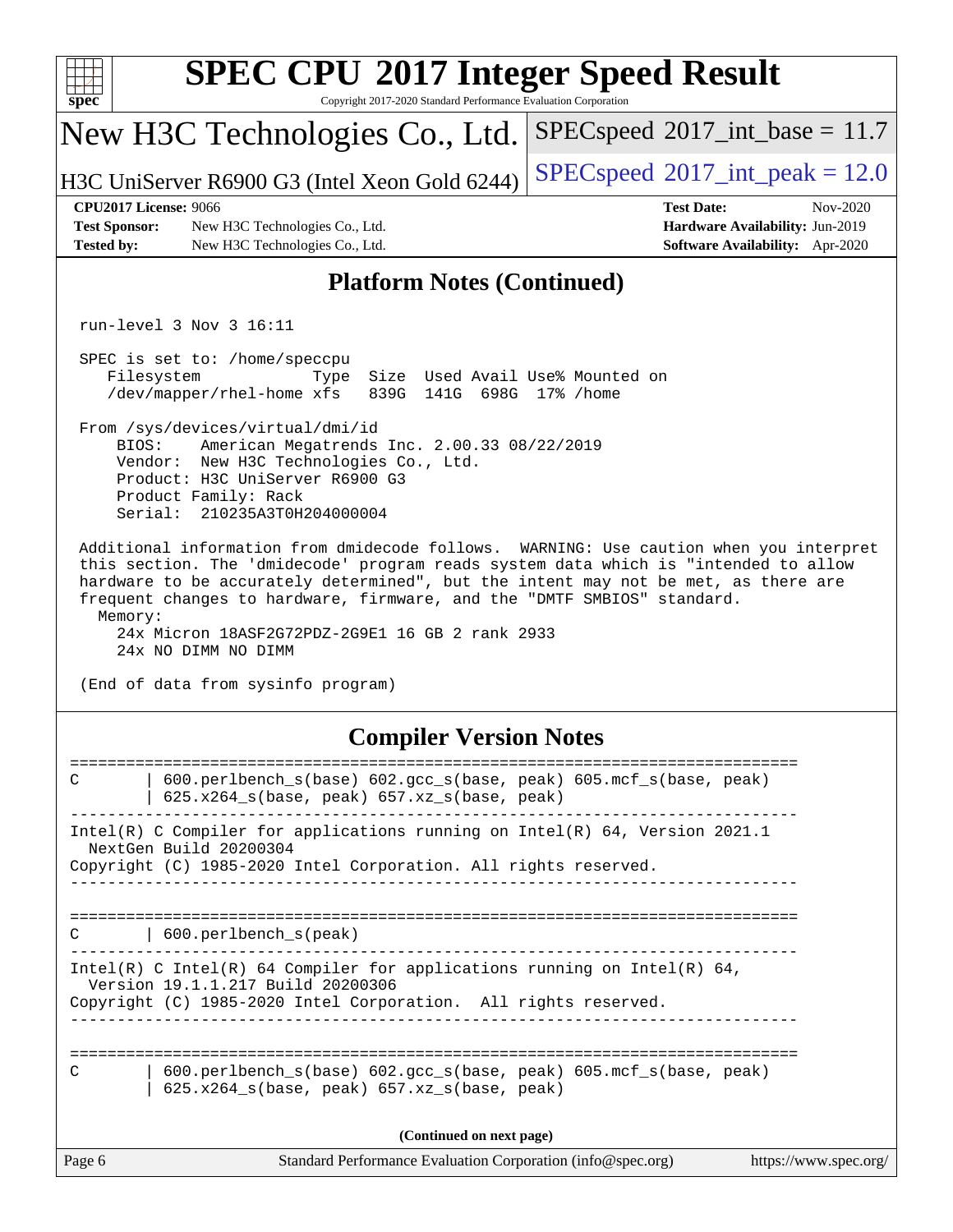| c<br>ť<br>L |  |  |  |  |  |  |
|-------------|--|--|--|--|--|--|

Copyright 2017-2020 Standard Performance Evaluation Corporation

# New H3C Technologies Co., Ltd.

H3C UniServer R6900 G3 (Intel Xeon Gold 6244) [SPECspeed](http://www.spec.org/auto/cpu2017/Docs/result-fields.html#SPECspeed2017intpeak)<sup>®</sup>[2017\\_int\\_peak = 1](http://www.spec.org/auto/cpu2017/Docs/result-fields.html#SPECspeed2017intpeak)2.0

 $SPEC speed$ <sup>®</sup> $2017$ \_int\_base = 11.7

**[Test Sponsor:](http://www.spec.org/auto/cpu2017/Docs/result-fields.html#TestSponsor)** New H3C Technologies Co., Ltd. **[Hardware Availability:](http://www.spec.org/auto/cpu2017/Docs/result-fields.html#HardwareAvailability)** Jun-2019 **[Tested by:](http://www.spec.org/auto/cpu2017/Docs/result-fields.html#Testedby)** New H3C Technologies Co., Ltd. **[Software Availability:](http://www.spec.org/auto/cpu2017/Docs/result-fields.html#SoftwareAvailability)** Apr-2020

**[CPU2017 License:](http://www.spec.org/auto/cpu2017/Docs/result-fields.html#CPU2017License)** 9066 **[Test Date:](http://www.spec.org/auto/cpu2017/Docs/result-fields.html#TestDate)** Nov-2020

### **[Compiler Version Notes \(Continued\)](http://www.spec.org/auto/cpu2017/Docs/result-fields.html#CompilerVersionNotes)**

| Intel(R) C Compiler for applications running on Intel(R) $64$ , Version 2021.1<br>NextGen Build 20200304<br>Copyright (C) 1985-2020 Intel Corporation. All rights reserved.            |
|----------------------------------------------------------------------------------------------------------------------------------------------------------------------------------------|
| 600.perlbench s(peak)<br>C                                                                                                                                                             |
| Intel(R) C Intel(R) 64 Compiler for applications running on Intel(R) 64,<br>Version 19.1.1.217 Build 20200306<br>Copyright (C) 1985-2020 Intel Corporation. All rights reserved.       |
| 620.omnetpp s(base, peak) 623.xalancbmk s(base, peak)<br>$C++$<br>631.deepsjeng_s(base, peak) 641.leela_s(base, peak)                                                                  |
| Intel(R) C++ Compiler for applications running on Intel(R) 64, Version 2021.1<br>NextGen Build 20200304<br>Copyright (C) 1985-2020 Intel Corporation. All rights reserved.             |
| Fortran   $648$ . exchange2 $s$ (base, peak)                                                                                                                                           |
| Intel(R) Fortran Intel(R) 64 Compiler for applications running on Intel(R)<br>64, Version 19.1.1.217 Build 20200306<br>Copyright (C) 1985-2020 Intel Corporation. All rights reserved. |

## **[Base Compiler Invocation](http://www.spec.org/auto/cpu2017/Docs/result-fields.html#BaseCompilerInvocation)**

#### [C benchmarks](http://www.spec.org/auto/cpu2017/Docs/result-fields.html#Cbenchmarks): [icc](http://www.spec.org/cpu2017/results/res2020q4/cpu2017-20201105-24337.flags.html#user_CCbase_intel_icc_66fc1ee009f7361af1fbd72ca7dcefbb700085f36577c54f309893dd4ec40d12360134090235512931783d35fd58c0460139e722d5067c5574d8eaf2b3e37e92)

[C++ benchmarks:](http://www.spec.org/auto/cpu2017/Docs/result-fields.html#CXXbenchmarks) [icpc](http://www.spec.org/cpu2017/results/res2020q4/cpu2017-20201105-24337.flags.html#user_CXXbase_intel_icpc_c510b6838c7f56d33e37e94d029a35b4a7bccf4766a728ee175e80a419847e808290a9b78be685c44ab727ea267ec2f070ec5dc83b407c0218cded6866a35d07)

[Fortran benchmarks](http://www.spec.org/auto/cpu2017/Docs/result-fields.html#Fortranbenchmarks): [ifort](http://www.spec.org/cpu2017/results/res2020q4/cpu2017-20201105-24337.flags.html#user_FCbase_intel_ifort_8111460550e3ca792625aed983ce982f94888b8b503583aa7ba2b8303487b4d8a21a13e7191a45c5fd58ff318f48f9492884d4413fa793fd88dd292cad7027ca)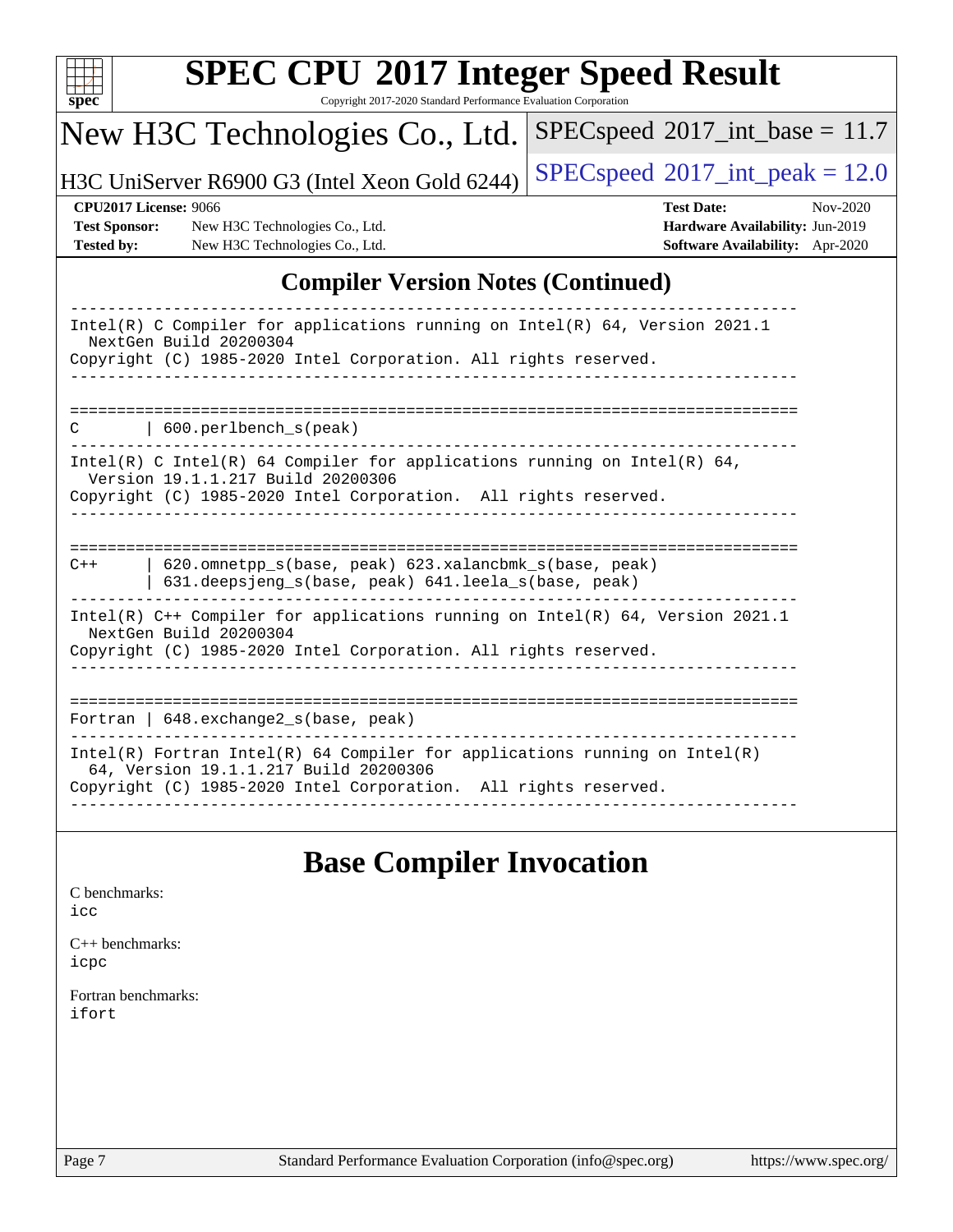

Copyright 2017-2020 Standard Performance Evaluation Corporation

# New H3C Technologies Co., Ltd.

H3C UniServer R6900 G3 (Intel Xeon Gold 6244) [SPECspeed](http://www.spec.org/auto/cpu2017/Docs/result-fields.html#SPECspeed2017intpeak)®[2017\\_int\\_peak = 1](http://www.spec.org/auto/cpu2017/Docs/result-fields.html#SPECspeed2017intpeak)2.0

 $SPECspeed^{\circ}2017\_int\_base = 11.7$  $SPECspeed^{\circ}2017\_int\_base = 11.7$ 

**[CPU2017 License:](http://www.spec.org/auto/cpu2017/Docs/result-fields.html#CPU2017License)** 9066 **[Test Date:](http://www.spec.org/auto/cpu2017/Docs/result-fields.html#TestDate)** Nov-2020

**[Test Sponsor:](http://www.spec.org/auto/cpu2017/Docs/result-fields.html#TestSponsor)** New H3C Technologies Co., Ltd. **[Hardware Availability:](http://www.spec.org/auto/cpu2017/Docs/result-fields.html#HardwareAvailability)** Jun-2019 **[Tested by:](http://www.spec.org/auto/cpu2017/Docs/result-fields.html#Testedby)** New H3C Technologies Co., Ltd. **[Software Availability:](http://www.spec.org/auto/cpu2017/Docs/result-fields.html#SoftwareAvailability)** Apr-2020

# **[Base Portability Flags](http://www.spec.org/auto/cpu2017/Docs/result-fields.html#BasePortabilityFlags)**

 600.perlbench\_s: [-DSPEC\\_LP64](http://www.spec.org/cpu2017/results/res2020q4/cpu2017-20201105-24337.flags.html#b600.perlbench_s_basePORTABILITY_DSPEC_LP64) [-DSPEC\\_LINUX\\_X64](http://www.spec.org/cpu2017/results/res2020q4/cpu2017-20201105-24337.flags.html#b600.perlbench_s_baseCPORTABILITY_DSPEC_LINUX_X64)  $602.\text{gcc}\$ s:  $-DSPEC$  LP64 605.mcf\_s: [-DSPEC\\_LP64](http://www.spec.org/cpu2017/results/res2020q4/cpu2017-20201105-24337.flags.html#suite_basePORTABILITY605_mcf_s_DSPEC_LP64) 620.omnetpp\_s: [-DSPEC\\_LP64](http://www.spec.org/cpu2017/results/res2020q4/cpu2017-20201105-24337.flags.html#suite_basePORTABILITY620_omnetpp_s_DSPEC_LP64) 623.xalancbmk\_s: [-DSPEC\\_LP64](http://www.spec.org/cpu2017/results/res2020q4/cpu2017-20201105-24337.flags.html#suite_basePORTABILITY623_xalancbmk_s_DSPEC_LP64) [-DSPEC\\_LINUX](http://www.spec.org/cpu2017/results/res2020q4/cpu2017-20201105-24337.flags.html#b623.xalancbmk_s_baseCXXPORTABILITY_DSPEC_LINUX) 625.x264\_s: [-DSPEC\\_LP64](http://www.spec.org/cpu2017/results/res2020q4/cpu2017-20201105-24337.flags.html#suite_basePORTABILITY625_x264_s_DSPEC_LP64) 631.deepsjeng\_s: [-DSPEC\\_LP64](http://www.spec.org/cpu2017/results/res2020q4/cpu2017-20201105-24337.flags.html#suite_basePORTABILITY631_deepsjeng_s_DSPEC_LP64) 641.leela\_s: [-DSPEC\\_LP64](http://www.spec.org/cpu2017/results/res2020q4/cpu2017-20201105-24337.flags.html#suite_basePORTABILITY641_leela_s_DSPEC_LP64) 648.exchange2\_s: [-DSPEC\\_LP64](http://www.spec.org/cpu2017/results/res2020q4/cpu2017-20201105-24337.flags.html#suite_basePORTABILITY648_exchange2_s_DSPEC_LP64) 657.xz\_s: [-DSPEC\\_LP64](http://www.spec.org/cpu2017/results/res2020q4/cpu2017-20201105-24337.flags.html#suite_basePORTABILITY657_xz_s_DSPEC_LP64)

# **[Base Optimization Flags](http://www.spec.org/auto/cpu2017/Docs/result-fields.html#BaseOptimizationFlags)**

#### [C benchmarks](http://www.spec.org/auto/cpu2017/Docs/result-fields.html#Cbenchmarks):

```
-m64 -qnextgen -std=c11
-Wl,-plugin-opt=-x86-branches-within-32B-boundaries -Wl,-z,muldefs
-xCORE-AVX512 -O3 -ffast-math -flto -mfpmath=sse -funroll-loops
-fuse-ld=gold -qopt-mem-layout-trans=4 -fopenmp -DSPEC_OPENMP
-L/usr/local/jemalloc64-5.0.1/lib -ljemalloc
```
#### [C++ benchmarks:](http://www.spec.org/auto/cpu2017/Docs/result-fields.html#CXXbenchmarks)

```
-m64 -qnextgen -Wl,-plugin-opt=-x86-branches-within-32B-boundaries
-Wl,-z,muldefs -xCORE-AVX512 -O3 -ffast-math -flto -mfpmath=sse
-funroll-loops -fuse-ld=gold -qopt-mem-layout-trans=4
-L/usr/local/IntelCompiler19/compilers_and_libraries_2020.1.217/linux/compiler/lib/intel64_lin
-lqkmalloc
```
#### [Fortran benchmarks:](http://www.spec.org/auto/cpu2017/Docs/result-fields.html#Fortranbenchmarks)

```
-m64 -Wl,-plugin-opt=-x86-branches-within-32B-boundaries -xCORE-AVX512
-O3 -ipo -no-prec-div -qopt-mem-layout-trans=4
-nostandard-realloc-lhs -align array32byte
-mbranches-within-32B-boundaries
```
# **[Peak Compiler Invocation](http://www.spec.org/auto/cpu2017/Docs/result-fields.html#PeakCompilerInvocation)**

[C benchmarks](http://www.spec.org/auto/cpu2017/Docs/result-fields.html#Cbenchmarks): [icc](http://www.spec.org/cpu2017/results/res2020q4/cpu2017-20201105-24337.flags.html#user_CCpeak_intel_icc_66fc1ee009f7361af1fbd72ca7dcefbb700085f36577c54f309893dd4ec40d12360134090235512931783d35fd58c0460139e722d5067c5574d8eaf2b3e37e92)

[C++ benchmarks:](http://www.spec.org/auto/cpu2017/Docs/result-fields.html#CXXbenchmarks) [icpc](http://www.spec.org/cpu2017/results/res2020q4/cpu2017-20201105-24337.flags.html#user_CXXpeak_intel_icpc_c510b6838c7f56d33e37e94d029a35b4a7bccf4766a728ee175e80a419847e808290a9b78be685c44ab727ea267ec2f070ec5dc83b407c0218cded6866a35d07)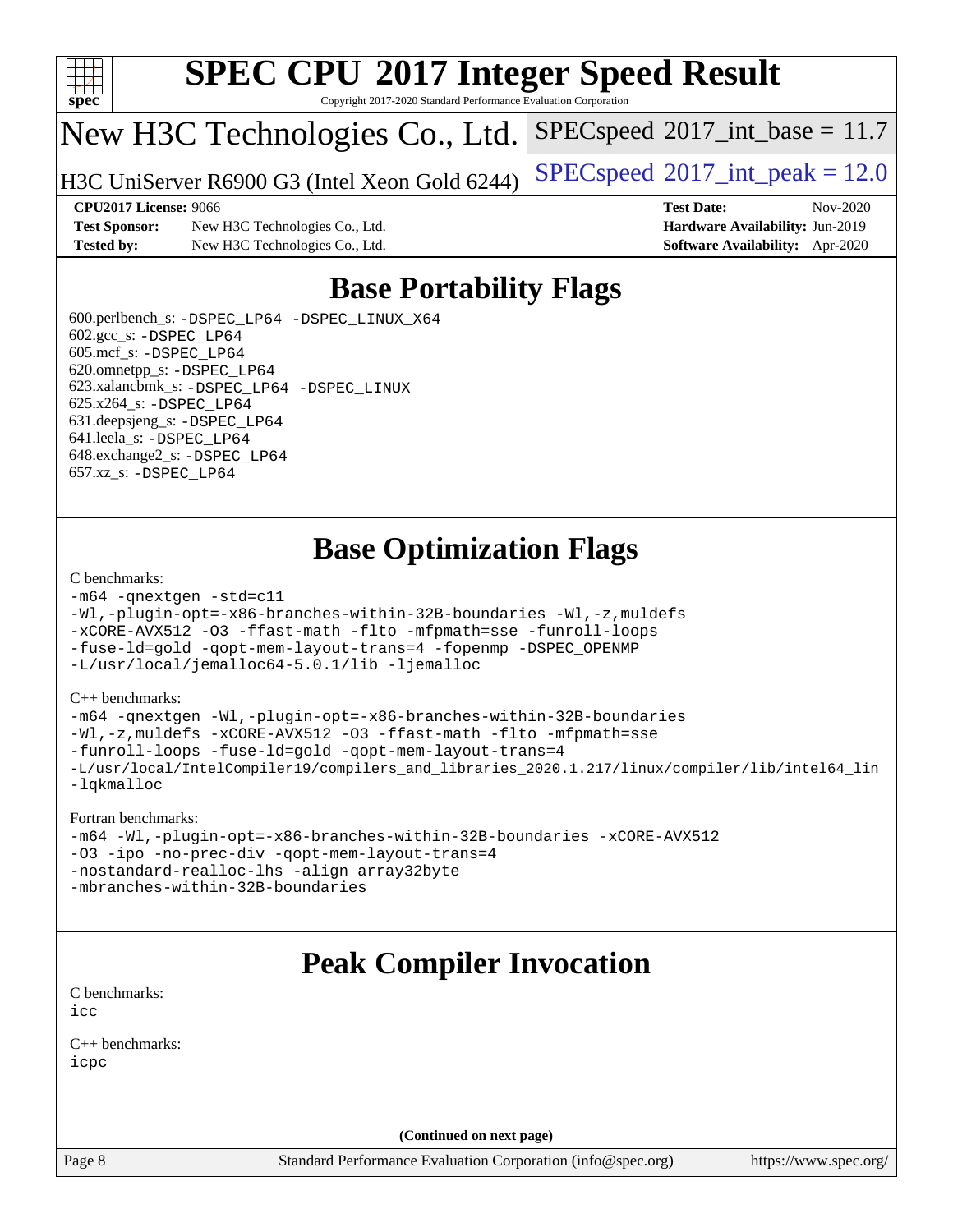

Copyright 2017-2020 Standard Performance Evaluation Corporation

# New H3C Technologies Co., Ltd.

H3C UniServer R6900 G3 (Intel Xeon Gold 6244) [SPECspeed](http://www.spec.org/auto/cpu2017/Docs/result-fields.html#SPECspeed2017intpeak)®[2017\\_int\\_peak = 1](http://www.spec.org/auto/cpu2017/Docs/result-fields.html#SPECspeed2017intpeak)2.0

 $SPECspeed^{\circledcirc}2017\_int\_base = 11.7$  $SPECspeed^{\circledcirc}2017\_int\_base = 11.7$ 

**[Test Sponsor:](http://www.spec.org/auto/cpu2017/Docs/result-fields.html#TestSponsor)** New H3C Technologies Co., Ltd. **[Hardware Availability:](http://www.spec.org/auto/cpu2017/Docs/result-fields.html#HardwareAvailability)** Jun-2019 **[Tested by:](http://www.spec.org/auto/cpu2017/Docs/result-fields.html#Testedby)** New H3C Technologies Co., Ltd. **[Software Availability:](http://www.spec.org/auto/cpu2017/Docs/result-fields.html#SoftwareAvailability)** Apr-2020

**[CPU2017 License:](http://www.spec.org/auto/cpu2017/Docs/result-fields.html#CPU2017License)** 9066 **[Test Date:](http://www.spec.org/auto/cpu2017/Docs/result-fields.html#TestDate)** Nov-2020

# **[Peak Compiler Invocation \(Continued\)](http://www.spec.org/auto/cpu2017/Docs/result-fields.html#PeakCompilerInvocation)**

[Fortran benchmarks](http://www.spec.org/auto/cpu2017/Docs/result-fields.html#Fortranbenchmarks): [ifort](http://www.spec.org/cpu2017/results/res2020q4/cpu2017-20201105-24337.flags.html#user_FCpeak_intel_ifort_8111460550e3ca792625aed983ce982f94888b8b503583aa7ba2b8303487b4d8a21a13e7191a45c5fd58ff318f48f9492884d4413fa793fd88dd292cad7027ca)

## **[Peak Portability Flags](http://www.spec.org/auto/cpu2017/Docs/result-fields.html#PeakPortabilityFlags)**

 600.perlbench\_s: [-DSPEC\\_LP64](http://www.spec.org/cpu2017/results/res2020q4/cpu2017-20201105-24337.flags.html#b600.perlbench_s_peakPORTABILITY_DSPEC_LP64) [-DSPEC\\_LINUX\\_X64](http://www.spec.org/cpu2017/results/res2020q4/cpu2017-20201105-24337.flags.html#b600.perlbench_s_peakCPORTABILITY_DSPEC_LINUX_X64) 602.gcc\_s: [-DSPEC\\_LP64](http://www.spec.org/cpu2017/results/res2020q4/cpu2017-20201105-24337.flags.html#suite_peakCCLD602_gcc_s_DSPEC_LP64)(\*) [-DSPEC\\_LP64](http://www.spec.org/cpu2017/results/res2020q4/cpu2017-20201105-24337.flags.html#suite_peakPORTABILITY602_gcc_s_DSPEC_LP64) 605.mcf\_s: [-DSPEC\\_LP64](http://www.spec.org/cpu2017/results/res2020q4/cpu2017-20201105-24337.flags.html#suite_peakPORTABILITY605_mcf_s_DSPEC_LP64) 620.omnetpp\_s: [-DSPEC\\_LP64](http://www.spec.org/cpu2017/results/res2020q4/cpu2017-20201105-24337.flags.html#suite_peakPORTABILITY620_omnetpp_s_DSPEC_LP64) 623.xalancbmk\_s: [-DSPEC\\_LP64](http://www.spec.org/cpu2017/results/res2020q4/cpu2017-20201105-24337.flags.html#suite_peakPORTABILITY623_xalancbmk_s_DSPEC_LP64) [-DSPEC\\_LINUX](http://www.spec.org/cpu2017/results/res2020q4/cpu2017-20201105-24337.flags.html#b623.xalancbmk_s_peakCXXPORTABILITY_DSPEC_LINUX) 625.x264\_s: [-DSPEC\\_LP64](http://www.spec.org/cpu2017/results/res2020q4/cpu2017-20201105-24337.flags.html#suite_peakPORTABILITY625_x264_s_DSPEC_LP64) 631.deepsjeng\_s: [-DSPEC\\_LP64](http://www.spec.org/cpu2017/results/res2020q4/cpu2017-20201105-24337.flags.html#suite_peakPORTABILITY631_deepsjeng_s_DSPEC_LP64) 641.leela\_s: [-DSPEC\\_LP64](http://www.spec.org/cpu2017/results/res2020q4/cpu2017-20201105-24337.flags.html#suite_peakPORTABILITY641_leela_s_DSPEC_LP64) 648.exchange2\_s: [-DSPEC\\_LP64](http://www.spec.org/cpu2017/results/res2020q4/cpu2017-20201105-24337.flags.html#suite_peakPORTABILITY648_exchange2_s_DSPEC_LP64) 657.xz\_s: [-DSPEC\\_LP64](http://www.spec.org/cpu2017/results/res2020q4/cpu2017-20201105-24337.flags.html#suite_peakPORTABILITY657_xz_s_DSPEC_LP64)

(\*) Indicates a portability flag that was found in a non-portability variable.

# **[Peak Optimization Flags](http://www.spec.org/auto/cpu2017/Docs/result-fields.html#PeakOptimizationFlags)**

[C benchmarks](http://www.spec.org/auto/cpu2017/Docs/result-fields.html#Cbenchmarks):

```
 600.perlbench_s: -Wl,-z,muldefs -prof-gen(pass 1) -prof-use(pass 2)
-xCORE-AVX512 -ipo -O3 -no-prec-div
-qopt-mem-layout-trans=4 -fno-strict-overflow
-mbranches-within-32B-boundaries
-L/usr/local/jemalloc64-5.0.1/lib -ljemalloc
```
 602.gcc\_s: [-m64](http://www.spec.org/cpu2017/results/res2020q4/cpu2017-20201105-24337.flags.html#user_peakCCLD602_gcc_s_m64-icc) [-qnextgen](http://www.spec.org/cpu2017/results/res2020q4/cpu2017-20201105-24337.flags.html#user_peakCCLD602_gcc_s_f-qnextgen) [-std=c11](http://www.spec.org/cpu2017/results/res2020q4/cpu2017-20201105-24337.flags.html#user_peakCCLD602_gcc_s_std-icc-std_0e1c27790398a4642dfca32ffe6c27b5796f9c2d2676156f2e42c9c44eaad0c049b1cdb667a270c34d979996257aeb8fc440bfb01818dbc9357bd9d174cb8524) [-fuse-ld=gold](http://www.spec.org/cpu2017/results/res2020q4/cpu2017-20201105-24337.flags.html#user_peakCCLD602_gcc_s_f-fuse-ld_920b3586e2b8c6e0748b9c84fa9b744736ba725a32cab14ad8f3d4ad28eecb2f59d1144823d2e17006539a88734fe1fc08fc3035f7676166309105a78aaabc32) [-Wl,-plugin-opt=-x86-branches-within-32B-boundaries](http://www.spec.org/cpu2017/results/res2020q4/cpu2017-20201105-24337.flags.html#user_peakLDFLAGS602_gcc_s_f-x86-branches-within-32B-boundaries_0098b4e4317ae60947b7b728078a624952a08ac37a3c797dfb4ffeb399e0c61a9dd0f2f44ce917e9361fb9076ccb15e7824594512dd315205382d84209e912f3) [-Wl,-z,muldefs](http://www.spec.org/cpu2017/results/res2020q4/cpu2017-20201105-24337.flags.html#user_peakEXTRA_LDFLAGS602_gcc_s_link_force_multiple1_b4cbdb97b34bdee9ceefcfe54f4c8ea74255f0b02a4b23e853cdb0e18eb4525ac79b5a88067c842dd0ee6996c24547a27a4b99331201badda8798ef8a743f577) [-fprofile-generate](http://www.spec.org/cpu2017/results/res2020q4/cpu2017-20201105-24337.flags.html#user_peakPASS1_CFLAGSPASS1_LDFLAGS602_gcc_s_fprofile-generate)(pass 1) [-fprofile-use=default.profdata](http://www.spec.org/cpu2017/results/res2020q4/cpu2017-20201105-24337.flags.html#user_peakPASS2_CFLAGSPASS2_LDFLAGS602_gcc_s_fprofile-use_56aeee182b92ec249f9670f17c9b8e7d83fe2d25538e35a2cf64c434b579a2235a8b8fc66ef5678d24461366bbab9d486c870d8a72905233fc08e43eefe3cd80)(pass 2) [-xCORE-AVX512](http://www.spec.org/cpu2017/results/res2020q4/cpu2017-20201105-24337.flags.html#user_peakCOPTIMIZEPASS1_CFLAGSPASS1_LDFLAGS602_gcc_s_f-xCORE-AVX512) [-flto](http://www.spec.org/cpu2017/results/res2020q4/cpu2017-20201105-24337.flags.html#user_peakCOPTIMIZEPASS1_CFLAGSPASS1_LDFLAGS602_gcc_s_f-flto) [-Ofast](http://www.spec.org/cpu2017/results/res2020q4/cpu2017-20201105-24337.flags.html#user_peakPASS1_CFLAGSPASS1_LDFLAGS602_gcc_s_f-Ofast)(pass 1) [-O3](http://www.spec.org/cpu2017/results/res2020q4/cpu2017-20201105-24337.flags.html#user_peakCOPTIMIZE602_gcc_s_f-O3) [-ffast-math](http://www.spec.org/cpu2017/results/res2020q4/cpu2017-20201105-24337.flags.html#user_peakCOPTIMIZE602_gcc_s_f-ffast-math) [-qopt-mem-layout-trans=4](http://www.spec.org/cpu2017/results/res2020q4/cpu2017-20201105-24337.flags.html#user_peakCOPTIMIZE602_gcc_s_f-qopt-mem-layout-trans_fa39e755916c150a61361b7846f310bcdf6f04e385ef281cadf3647acec3f0ae266d1a1d22d972a7087a248fd4e6ca390a3634700869573d231a252c784941a8) [-L/usr/local/jemalloc64-5.0.1/lib](http://www.spec.org/cpu2017/results/res2020q4/cpu2017-20201105-24337.flags.html#user_peakEXTRA_LIBS602_gcc_s_jemalloc_link_path64_1_cc289568b1a6c0fd3b62c91b824c27fcb5af5e8098e6ad028160d21144ef1b8aef3170d2acf0bee98a8da324cfe4f67d0a3d0c4cc4673d993d694dc2a0df248b) [-ljemalloc](http://www.spec.org/cpu2017/results/res2020q4/cpu2017-20201105-24337.flags.html#user_peakEXTRA_LIBS602_gcc_s_jemalloc_link_lib_d1249b907c500fa1c0672f44f562e3d0f79738ae9e3c4a9c376d49f265a04b9c99b167ecedbf6711b3085be911c67ff61f150a17b3472be731631ba4d0471706)

 $605.\text{mcf}\text{ s}:$  basepeak = yes

```
 625.x264_s: -m64 -qnextgen -std=c11
-Wl,-plugin-opt=-x86-branches-within-32B-boundaries
-Wl,-z,muldefs -xCORE-AVX512 -flto -O3 -ffast-math
-fuse-ld=gold -qopt-mem-layout-trans=4 -fno-alias
-L/usr/local/jemalloc64-5.0.1/lib -ljemalloc
```